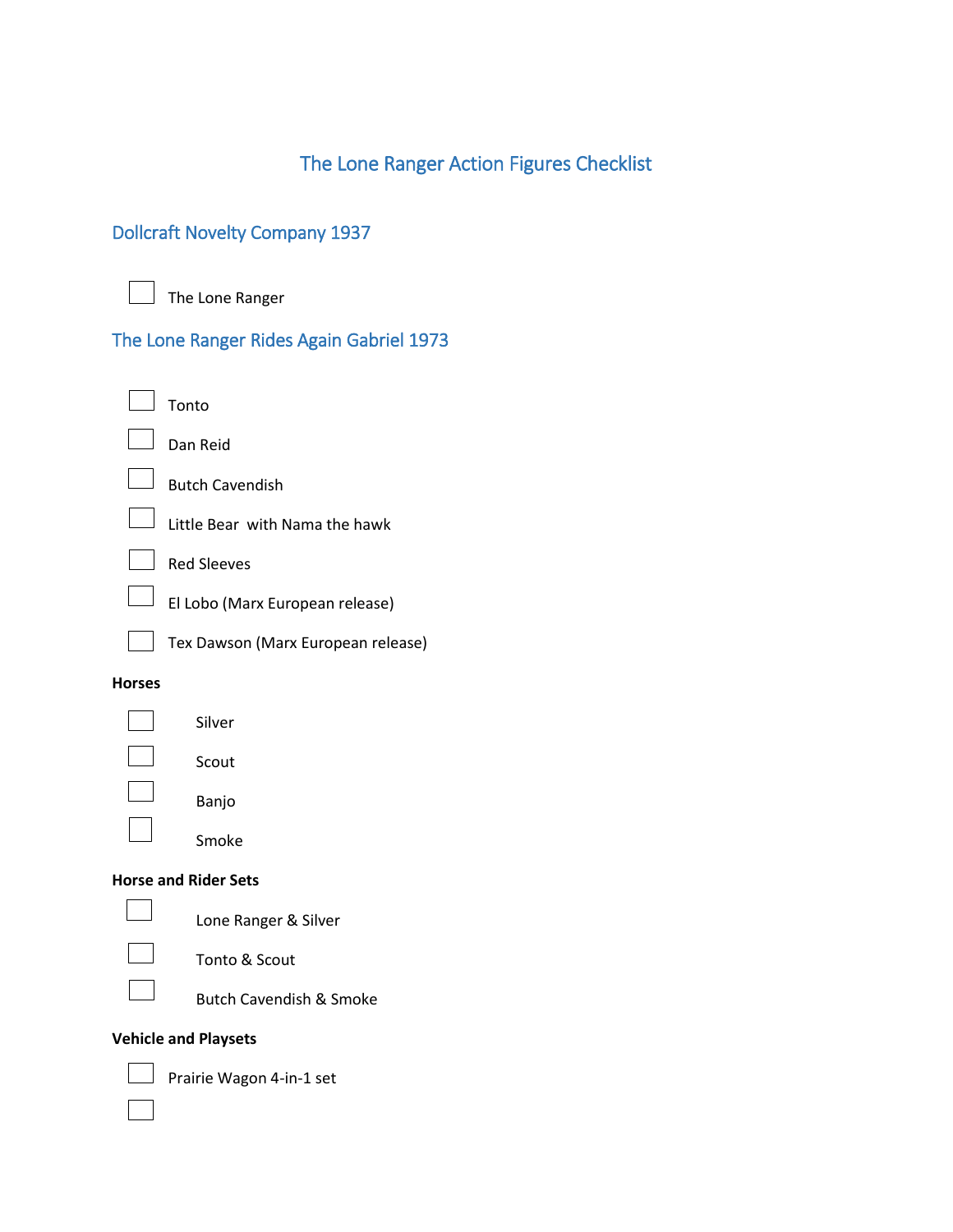|  | Solitary Trapper With floating canoe |  |  |  |
|--|--------------------------------------|--|--|--|
|--|--------------------------------------|--|--|--|



Carson City

Mysterious Prospector Includes pack burro

Tribal Tepee

#### **Adventure Sets**

The Hidden Rattler

|  | The Landslide |
|--|---------------|
|  |               |

The Blizzard

#### **"The Adventure of …"**



The Broken Horseshoe

The Gun Runners

The Hidden Silver Mine

The Apache Buffalo Hunt

The Carson City Bank Robbery



The Lost Calvary Patrol



The Tribal Powwow



The Red River Floodwaters

# Lone Ranger, The Legend of the: Gabriel 1982

The Lone Ranger

Tonto



Butch Cavendish



General George Custer